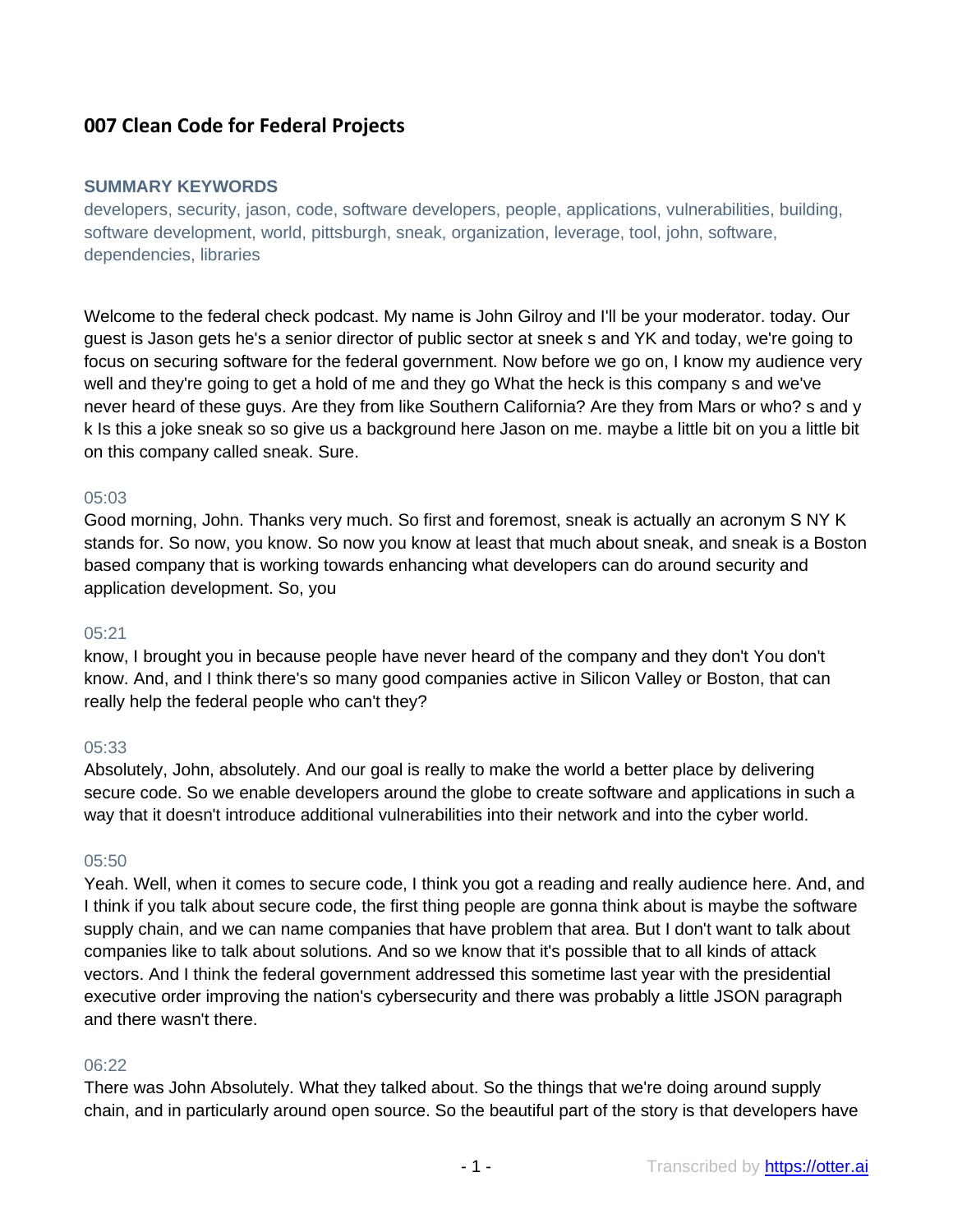an easier job today, because there are components and chunks of code out there available to them that they can leverage and embed within the applications that they're building. The scary part about that is there are hundreds of chunks of code out there that developers can grab and use within their application. What I mean by that is inherently within open source, there are dependencies, hundreds, sometimes 1000s of dependencies, if you grab a chunk of code that has underlying dependencies that you may not even recognize that are there. So the great part is that there's a lot of software libraries out there that software developers can leverage. But when they leverage those libraries, they have to go in eyes wide open and recognize that their dependencies and sub dependencies, dependencies, entire dependency trees that rely that lie within that code.

### 07:22

You know, I have a friend who, who ran a health food store, and she'd bring in someone to run the cash register. And it would take, take the person so long to learn it, that she just do it herself. And and so maybe this is the case for software developer, I'm thinking, Well, you know, I can bring in this library, or take 40 to 50 hours more, take this certified, make sure it's correct, or why don't I just write the code? Is this the dilemma? People? Haven't I just write the code myself? It's to be safer that way? Or, or how do you trust? Or who do you trust?

### 07:49

Well, developers are asked to do more with less like every everyone these days. And so developers are called upon to create more applications create them faster. But there's this underlying theme that as they're creating, they need to do it securely. And that's the tension that exists. sneek oftentimes breaks up the Family Feud, the classic Family Feud, the classic Family Feud within an organization are the security teams and the development teams. And we're the ones that bring those two audiences together.

#### 08:19

Well, what if someone says, oh, yeah, well, we use organizations like Sonatype. And they have certified libraries, we just dragon from there. Is that the appropriate response for this situation?

#### 08:31

Well, again, most people were either developing their own custom code, or they're leveraging the open source components that are already out there. And the focus needs to be on how do you go about doing that in a way that does not introduce additional vulnerabilities. John, there's a very common phrase that you use today, which is shift left, and it's a buzzword, people are saying it all the time. And what they are, what they're trying to describe, there is a movement to take security from the end of the process, and move it to the left, move it earlier in the process. The typical software development lifecycle is I'm going to build tweak, build some more, expand, add on some more functionality. And I'm building building building, I'm putting together this Lego set. And then after I assemble everything, right before it goes into production, I'm gonna scan it. The problem with that is you have this build up where the developer thinks that he or she is doing a great job right up to the point of delivery. Then the security team comes in, which by the way, is greatly outnumbered, you typically have hundreds to 1000s of developers and you have a very small security team. So they are the bottleneck. Everything needs to go through them before it goes into production. So they run the scan, and then they find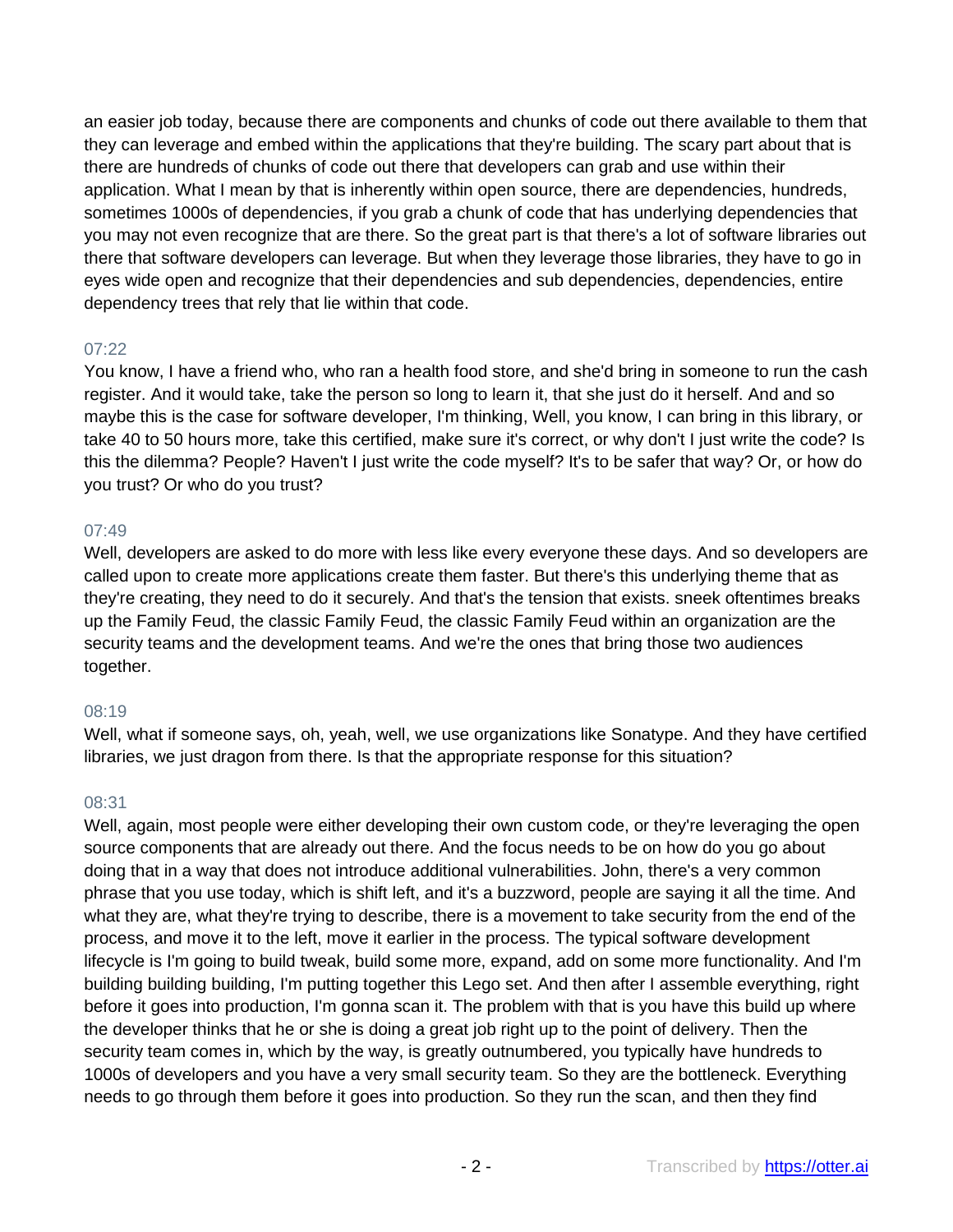everything wrong. They find all the vulnerabilities are within or within that code was created. So again, that tension the family feud that I referred to as the developers don't like the security team, because they know they're doing a great job they're building they're being innovative. They're bringing to bear these applicants Shouldn't the organization that government entity needs for Citizen Service, other things like that, they're bringing that to bear. And then Debbie Downer comes in at the end and tells them everything that's wrong. Meanwhile, the security team knows that you have these, this huge group of developers that are creating all these applications. And they know that it's the wild, wild west, they're creating all of these applications, and they're coming their way, and they need to scan them at the end, nobody's happy, nobody's happy security team is frustrated that the wild wild west created this and introduced all these vulnerabilities. The development team is unhappy, because they just wrote a great application. And they had no idea what they created was introducing vulnerabilities. So hence, you have the scan at the end of the process. Now the shift left movement is to scan earlier, but that doesn't solve the problem, John?

### 10:50

Well, I let's toss around some phrases. What about baked in security? Well, yeah, is that what you're talking about here is baked in security, what you can provide?

### 10:58

Yeah, great question. So I'm gonna I'm gonna draw a line have to differentiate here. So when we typically talk about shifting left, what we mean is scan earlier. But that's not the problem. It's like, Would you like to have 100 lashes at the end, or 10 lashes every day building up to that neither one of them are good, right? Neither one are good. So just shifting left and moving the scan earlier in the process isn't going to fundamentally fix what's wrong. What needs to happen is developers need to embrace and be involved in the security process. And right now, they typically aren't. And they aren't, because all they have are the tools that will run a scan and tell them everything that they're doing is wrong. A developer doesn't want to hear that a developer wants to do their job. And they just like all of us, they want to do their job, and they want to do it, well. They have timeframes, they have budgets, and they need to deliver a product on time. And just to tell them what's wrong doesn't solve the problem, what we need to do is empower them to do what's right. And what I mean by that is, as a developer is going through the process, number one going to them, so not giving them a new tool to use a new interface to use, but embedding ourselves within the applications and the tools that they're already using for development, number one, and then when we find something, not telling them what they're doing is bad, telling them that there's a better way to do it so that they aren't introducing vulnerabilities into the network. And so you go to them within the tools that they're using. And then when you do find a vulnerability for them, allow them give them the tools embedded in with what they're already doing to fix that vulnerability right there in real time in the development cycle. In fact, we're, we have a fundamental belief that developers can actually develop just as fast, sometimes even faster, and securely.

## 12:51

Speaking of buzzwords, I love the buzzword orchestration, I used it yesterday is kind of proud of myself. And my question was, well, I've been down to the National Symphony, and, you know, Kennedy Center there, and, and they orchestrate things, right? They're all on the same page, right? But guess what? That piano doesn't move. Now, you J, you're in a situation where the pianos moving. In other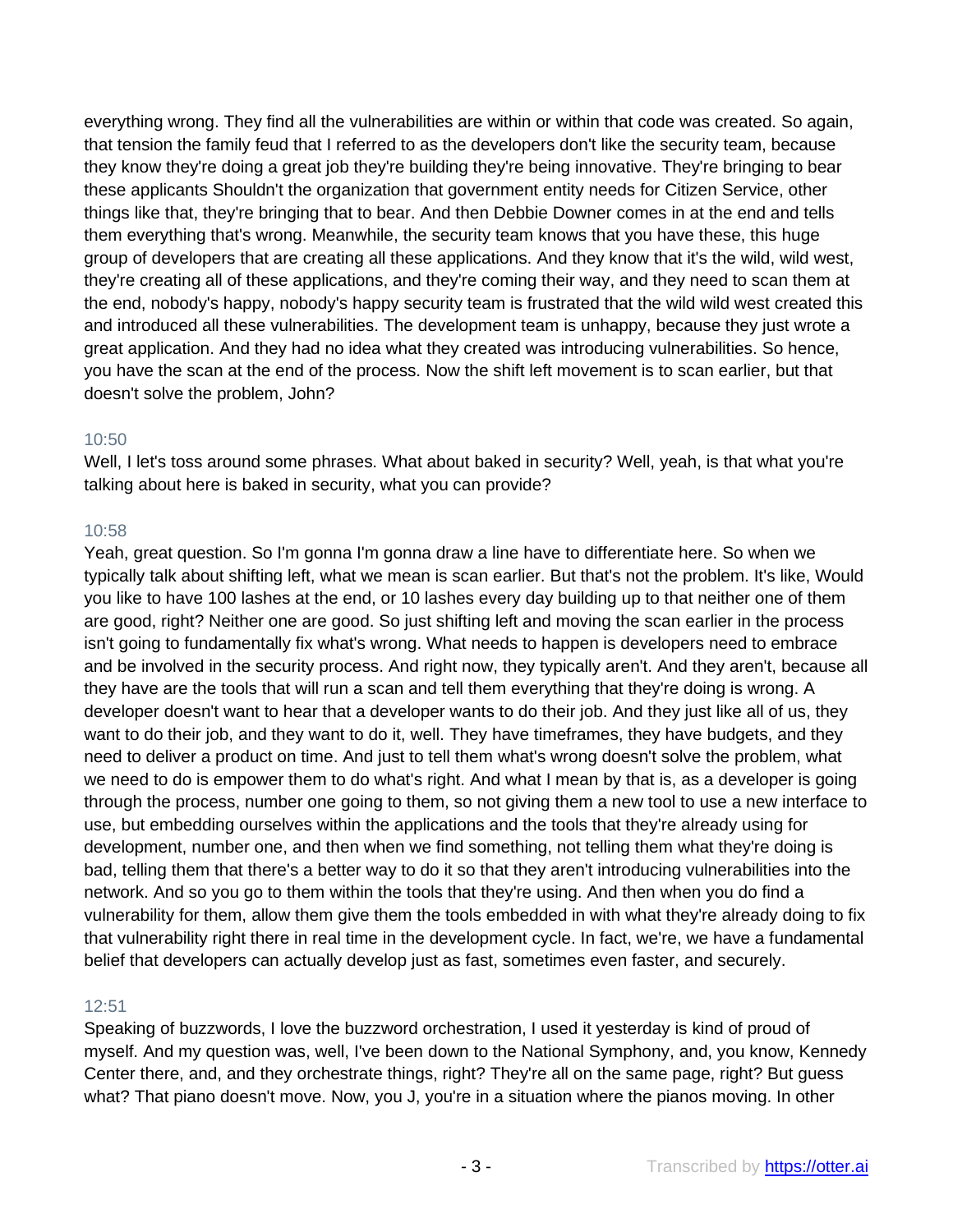words, we can get an oh, by the way, is a new vulnerability found oh, by the way, and then there's the Jason vulnerability and so and so it seems all well and good if you say, but this is a dynamic situation, isn't it?

## 13:23

Very much so. And you're spot on. So not only does a developer have to keep an eye on what they're building today, that they're about to deliver. But they also need to inventory what they've already built, because the piano is moving. Later on down the road, we're going to find an issue that wasn't an issue at the time. But today, it's an issue. So let's talk about solar winds. Let's talk about log for Shell, or spring, those are open source projects that a lot of people use 1000s of people around the globe use embedded that code. And then later on, there was a breach, there was a there was a way that they were able to penetrate into that code and leverage that code for malicious purposes. But the problem is those applications already deployed. So the so what we need to do is give the the development and the security teams a way to inventory what they have out in production and still be able to respond to that. We refer to that as technical debt.

### 14:16

Mm hmm. Yeah, we know the old the old software development, you know, Sprint's in depth thoughts? Well, I'm an east coast here. And there's a team up in Boston called the Red Sox, and we've got the Yankees, they hate each other. And so you talked about the dev people and the security people. And so we're talking about the New York Red Sox here. We're talking about people who don't want to be in the same team? Ah,

#### 14:36

absolutely, absolutely. And the one team greatly outnumbers the other. Like I mentioned, there's hundreds 1000s of developers that their job day in and day out, is to create and deliver applications that are useful to the government organization, and the security team is much much smaller, but they have the job of keeping everything secure.

#### 14:54

Okay, Jason, wait a Cotton Pickin minute way to cotton make it so let's say we're sitting having a coffee and Tyson's in As I said, we'll look at their big building here. That's Appian A P P I N. I know one of the founders, Michael Beckley, one of the four founders. And well, they say, Well, hey, Jason, the answer here is low code, no code, then that's really the best way to handle this. So how do you work with low code? No code, or is that are that's like the New York Red Sox as well?

## 15:19

No, it's not. It's not at all. But I would submit to you this, there's no such thing as no code. And low code, what they what they simply are saying is that someone else's code, so someone else is building it, and you're just leveraging it. So yes, there's less code on your part that's custom written by you. But there's still being a code being used. And so further, all of the libraries that are being used, all those dependencies that are being introduced, there still needs to be a mechanism for for assessing those and determining whether or not they introduce vulnerabilities. Now, let me be, let me be specific here, we talk about a risk score a vulnerability score. So every day you get in your car, and you assume risk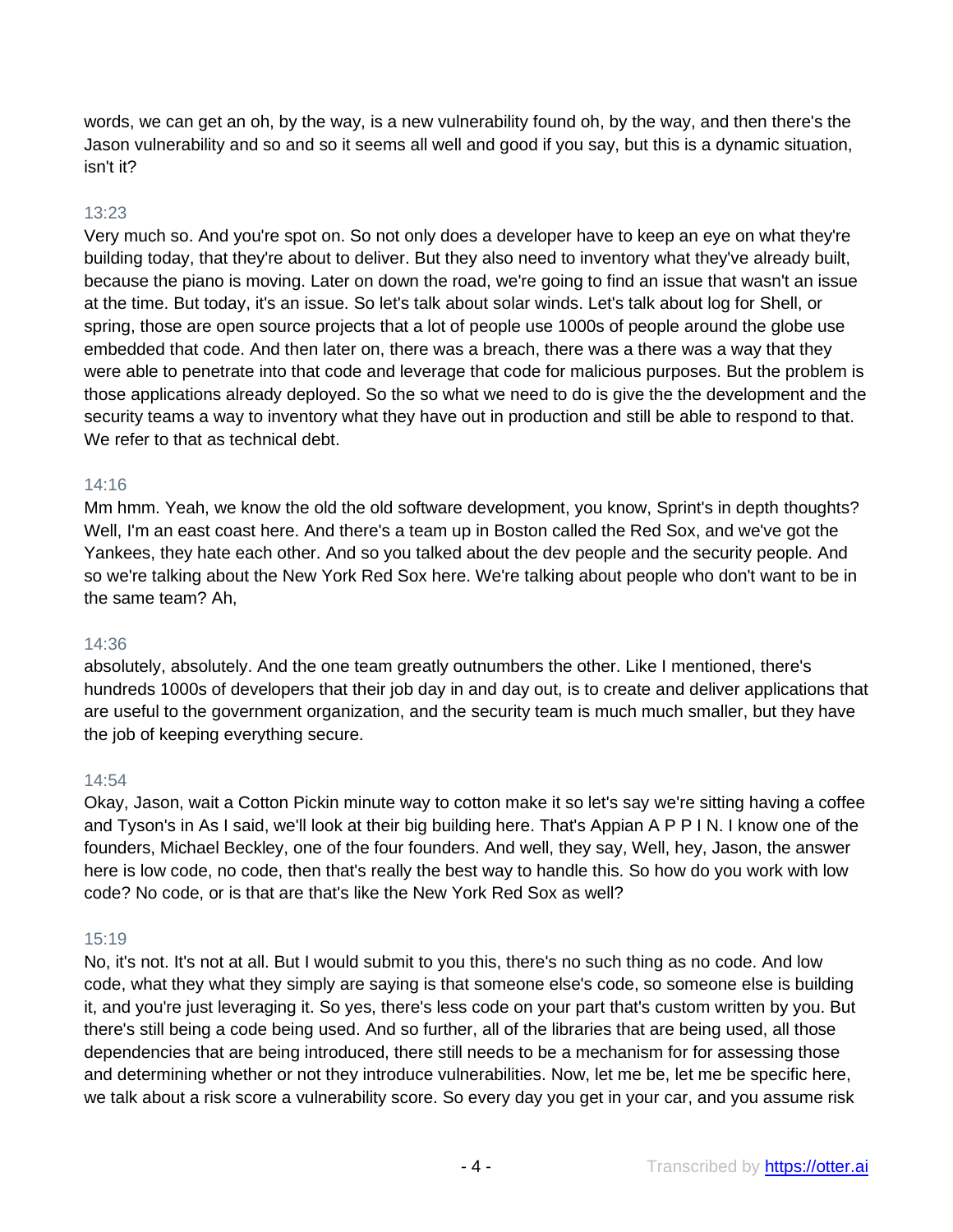every day, you you get up out of bed and you assume risk. So there is going to be some degree of risk. The question is, the fundamental question is, what level of risk are you comfortable with. And that's what we're assessing. So when we provide a risk score, that risk score is based on our intelligence. But it's also based on you as an organization saying, we're not so worried about this, because it's an internal application, but something that we're putting out on our public facing website, we're very worried about that being breached. So that's gonna carry with it a higher, higher focus, a higher risk score.

### 16:36

I spent many years working with software developers, and many software developers have interesting personalities for 30 hours, and then fall asleep under their desk. I seen software developers with the craziest, craziest habits. So this seems like it's that's your target audience, that quirky, brilliant, somewhat unpredictable person that mean, that's a that's a kind of tough horse to train, I mean, put a saddle on, that ain't gonna happen, buddy. You know, I don't want to go to the software developer. And whoa, whoa, that's a tough crowd, isn't it?

### 17:10

100%. And, John, I'm gonna be sensitive here. My son is a software developer, Oh, I haven't written a line of code since college. But my son is a software development developer, and I understand that world. But you're absolutely right. Again, back to the point that I made earlier, you, you are going to be incredibly disruptive. If you force that developer to use something new, a new interface, again, shifting left does not solve the problem, what you need to do is deliver a tool to them that they actually want to use. So the GSA actually gave us a really great compliment. The program manager over at GSA, which is one of our flagship accounts said, this is the first time that I've given my developers a tool that has to do with security that they actually like. Further, he went on to say that they hated everything else that he had ever provided to them. And so that's the dilemma that we're faced with here is you just give them another scanning tool to tell them what they're doing is bad, that doesn't help solve the problem, what you need to do is encourage them that there's a better way a faster way to develop and deliver what they're trying to do, while staying secure. So we our emphasis is on delivering a platform that was built by developers, for developers, everything about what we do is developer focused. I want to

#### 18:29

go from shift left to redshift. So there's an AWS conference coming up in a couple of weeks. So listeners come down there and throw tomatoes at you and stuff. Are you gonna have a booth? There?

## 18:38

We are, we certainly are going to show up in a big way. AWS is, is a significant partner for us. And we look forward to participating in their event.

#### 18:47

So is that mid May? Or what is that actually?

#### 18:50

The date for that is May 24, and 25th. And it's actually at the Ronald Reagan center.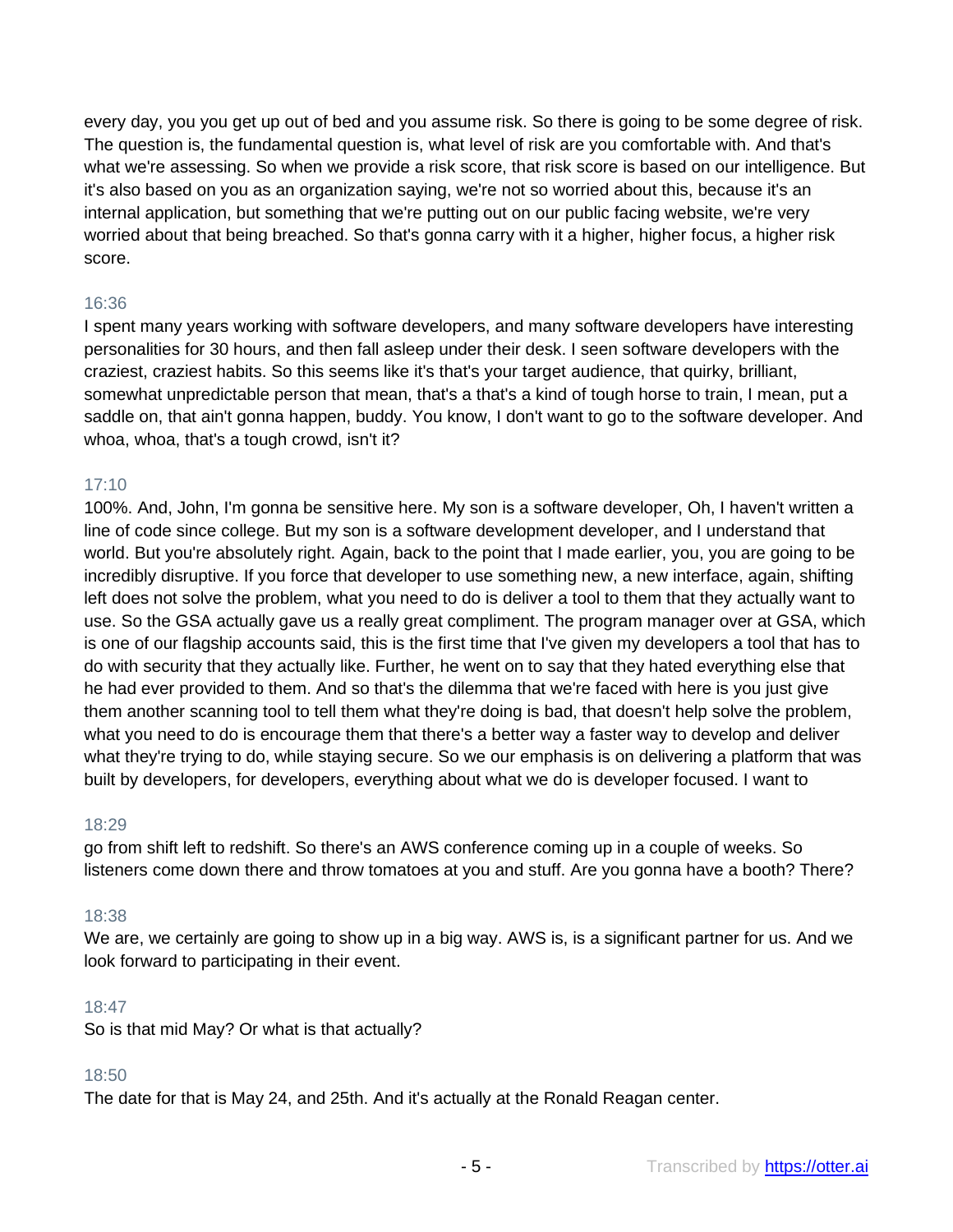## 18:54

I've been there many times s and y k face.

### 18:58

Let me let me back up. The dates are may 24, and 25th. And the location is the Washington DC conference center.

## 19:06

Yeah, face to face. Yeah, I was at an event two weeks ago, at a conference at the convention center. And it feels like you like you're going back home after 10 years, this feels like I've been away longer. But it's you fall back into the good habits of meeting people and inducing yourself. So they used to have days to fill that whole place up before COVID. I don't forget it now. But it was huge. Back in the day.

#### 19:26

There's definitely a shift and we'll see how it goes with going back to live events. We're seeing that ramp up right now. A lot of the events or the events are coming back to live in person.

### 19:37

So s and yk.com. Excuse me, sny k dot I O 's. Okay, sounds like a developer site anyway. So So what approach do you use when you talk with developers you talk about in general about software development, or he goes you dive right into FedRAMP? Or do you talk about, you know, the 95 vulnerabilities that's released in March 25? I mean, there's a there's a certain approach with 10 developers, there's 10 different approaches. I mean, some really want to get in the nitty gritty and some are kind of wary.

#### 20:06

It's a great question because we actually have, we're a little bit split brain, we have two approaches. So sometimes we talk to developers, sometimes we talk to security teams, and CISOs. And the message is very different depending on those audiences. So for a developer, again, we are telling them that we allow, we can deliver to them a platform that allows them to deliver the same products they're doing, but securely, that will be that will not be disruptive to their current process. So we go to them for the security team, we are telling them that they can actually provide the developers within their organization, a tool that they'll be willing to use and will actually enjoy using, but will help solve their problems. Because again, for the security team, there's far less people and they have a lot of work to do to scan everything that comes out. And if we don't have that built up to the scan at the end of the process, then it makes their job that much easier.

#### 21:00

When I think of security, I think of brigadier general Greg touhill. And currently, he resides in Pittsburgh, Pennsylvania, where he was born and raised. And he's running this little organization called cert, he's teaching at Carnegie Mellon, I don't know what he's doing. He's writing books, I can't, I can't figure out this great guy can't hold them down. Maybe you can get staple them to the ground, and nobody's doing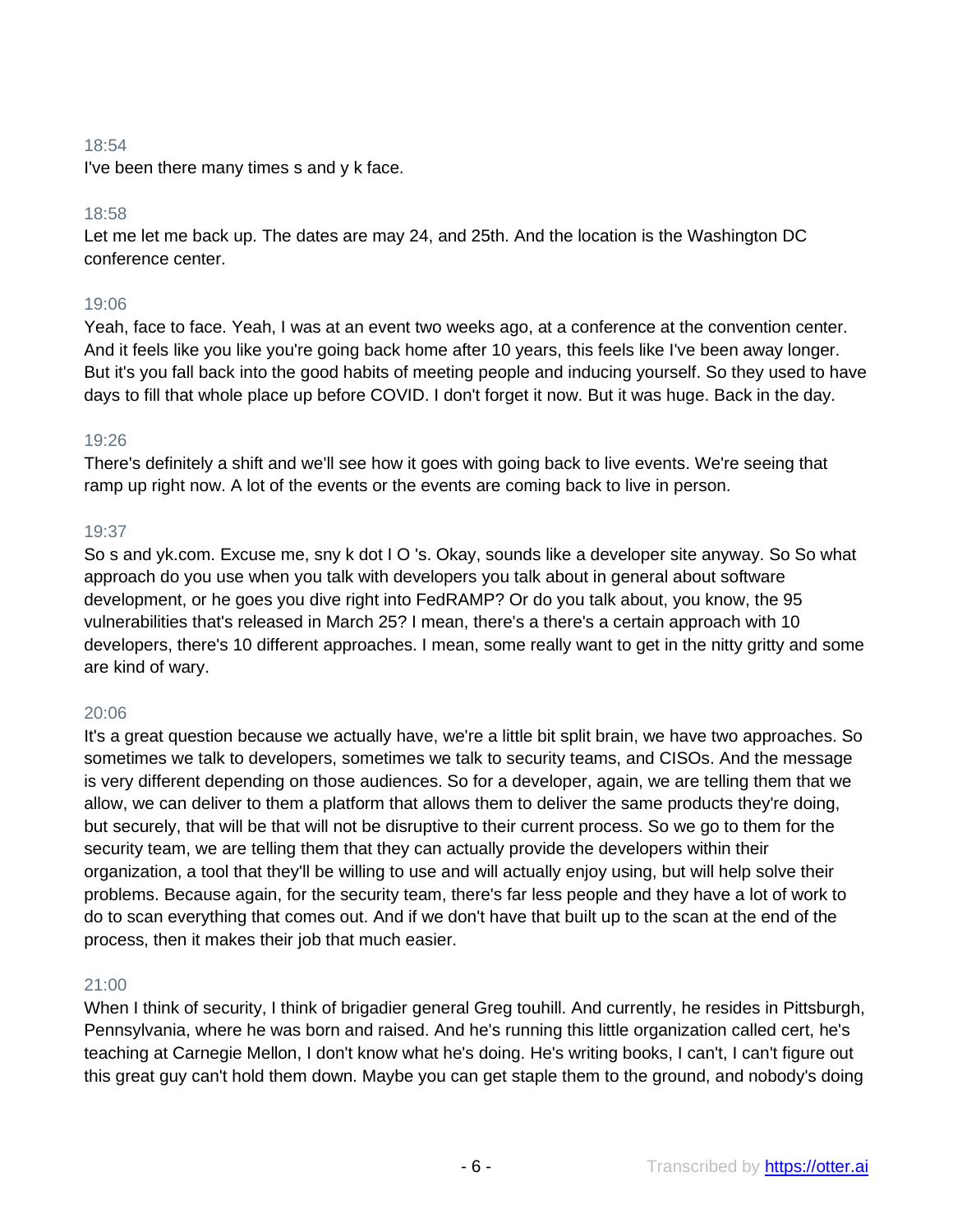so many things. And he should be retired, but he isn't. And so I imagine that you have a strong relationship with public private organizations like certain other organizations, is that true?

### 21:29

That is true. That is true. So again, we need to go to the developer community. So the way that we do that is through partnerships and through integrations. So if a developer is using Jenkins, or if they're using GitHub or git lab as their repository, again, to, to give them another interface to use that introduces more pain into the process, and we want to be we want to introduce less pain into the process, we want to make it easier for the developer to do security. We don't want the developer to cringe at the idea of, of being responsible for embedding security. So we work with those tools in those companies to create an integration so that we can be present right within the tool that the developers already working in.

#### 22:12

It used to be you listen to people on the radio and podcasts and they said, Oh, that Jason guy, he jumped the shark after his last movie, you know? And this phrase is jumped dish. Oh, yeah. Oh, yeah. He was good up until he jumped the shark or that TV show or something, you know. So Jason, there's the phrase dev SEC ops, is that, is that still usable? Or is that just old Fuddy duddies? Like me use it? Are the the people developing software? Now think, oh, that that's my grandfather's phrase, or my father's Oldsmobile, you know, my father's phrase?

#### 22:38

No, still very applicable today, John. So I would affectionately say we put the second dev SEC ops. So what we're trying to do is create a security platform for the DevOps team to embrace the security process and protocols that have to do with when they're creating applications. So that again, when they deliver that application that actually has security, a security mindset already within it.

## 23:02

Well, if you put the second dev SEC ops, I put the fun in fundamentals. So let's go back to fundamentals, we started this conversation talking about securing software for the federal government. And what your suggestion is, is that, don't wait until the horse is gone, you know, look in the barn first, and then shift left, which has been to the early part of the software development, and work with software developers to give them powerful tools. How's that for phases? That's something that that's not going to be really difficult to do. And, and I've seen it happen many, many times, you know, when I reach for a wrench, I have my old toolbox, and I go for nine sixteenths wrench. I got the driver use it, bang. I mean, I don't want to go to some kind of mechanical thing. 30 yards or whatnot, I want to grab it use I'm comfortable with. And so I think that's maybe Steve Jobs had, you know, maybe he had the insight many years ago. He said, No, it's got to be easy to it's got to be human friendly, I guess.

#### 23:55

100% 100%. That's the goal to deliver secure this. The goal is to deliver security applications to them in a way that they're comfortable using it. And that's by residing in the applicant, the applications and the tools that they're already using.